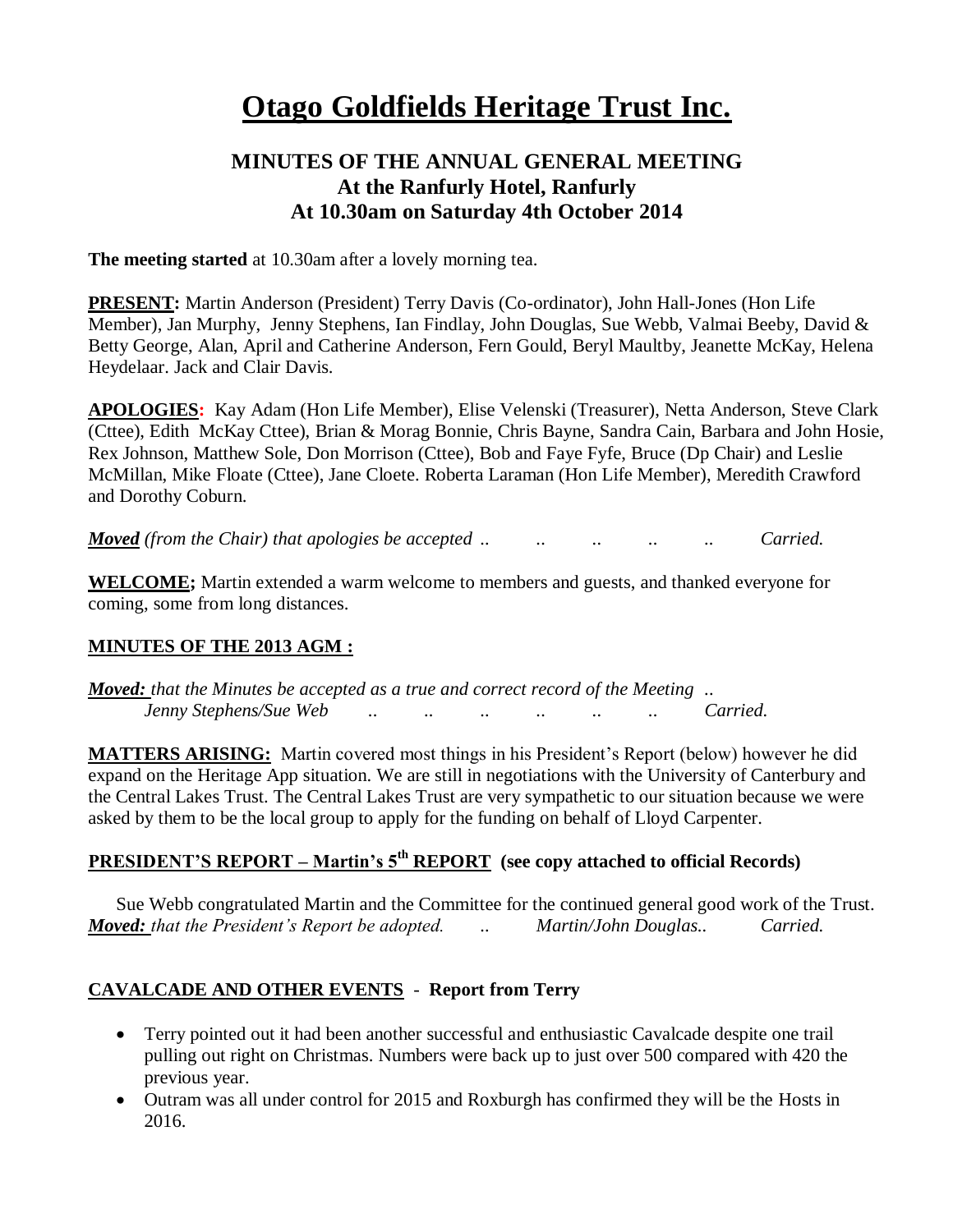- As mentioned in Martin's report Terry has been busy with a range of projects requiring numerous funding applications.
- It has been a busy year with great field weekends and Terry looks forward to organizing more for next year.
- Terry pointed out the hardest part for him was deciding where to go next! A call for ideas was made. Please email or call Terry in the office if you have any suggestions.

*Moved: That the Cavalcade/Events Report be adopted .. .. Terry/Martin Carried*

## **FINANCIAL REPORT (see attached: Presented by Martin Anderson in Elise's absence)**

- Some discussion was had about the over-all loss. Membership subscriptions were down again and we also spent more than usual on extra events (our 25yr celebrations) last year.
- Martin pointed out that we should be looking to double our modest profit from the Cavalcades and aim to make some profit on the field weekends. "At the very least we need to raise our fees in relation to inflation."
- Sue Webb raised the idea of increasing the non-member levy for Cavalcade registrations to take some pressure off the 'member' Cavalcaders.
- Martin asked members to encourage their friends, family and neighbours to become members.

*Moved: Adoption of financial Report .... ..Martin Anderson/John Hall-Jones .. Carried*

## **FINANCIAL REVIEWER**

*Moved: that Mead and Stark (Cromwell) should be reappointed as the Trust's Financial Reviewers…………Martin/ .. .. .. .. .. .. Carried.*

### **ELECTION OF OFFICERS AND COMMITTEE MEMBERS**

| Nominations have been received as follows: |                                      | Nominated by       | <b>Seconded by</b>      |  |
|--------------------------------------------|--------------------------------------|--------------------|-------------------------|--|
| <b>Martin Anderson</b>                     | President                            | <b>Terry Davis</b> | Helena Heydelaar        |  |
| <b>Terry Davis</b>                         | Secretary                            | Sue Webb           | <b>Martin Anderson</b>  |  |
| <b>Elise Velenski</b>                      | Treasurer                            | Helena Heydelaar   | <b>Martin Anderson</b>  |  |
| <b>Kay Adam</b>                            | Committee                            | Valmai Beeby       | Terry Davis             |  |
| <b>Steve Clark</b>                         | Committee                            | John Douglas       | Jenny Stephens          |  |
| <b>Mike Floate</b>                         | Committee                            | <b>Terry Davis</b> | <b>Martin Anderson</b>  |  |
| <b>Edith McKay</b>                         | Committee                            | Jack Davis         | Claire Davis            |  |
| <b>Bruce McMillan</b>                      | Committee                            | Jack Davis         | Clair Davis             |  |
| <b>Jeanette McKay</b>                      | Committee                            | <b>Terry Davis</b> | <b>Martin Anderson</b>  |  |
|                                            | <b>DOC</b> Representative ex officio |                    | To be nominated by DOC. |  |
| <b>Bob Craigie</b>                         | Hon solicitor                        |                    |                         |  |
| <b>Fleur Sullivan</b>                      | Patron                               |                    |                         |  |

*Moved: That Nominations be closed and all the above be elected unopposed to the positions indicated, and Fleur confirmed as Patron of the Trust. .. Martin/ Helena Heydelaar .. .. Carried*

**Three new Life Members were proposed**.